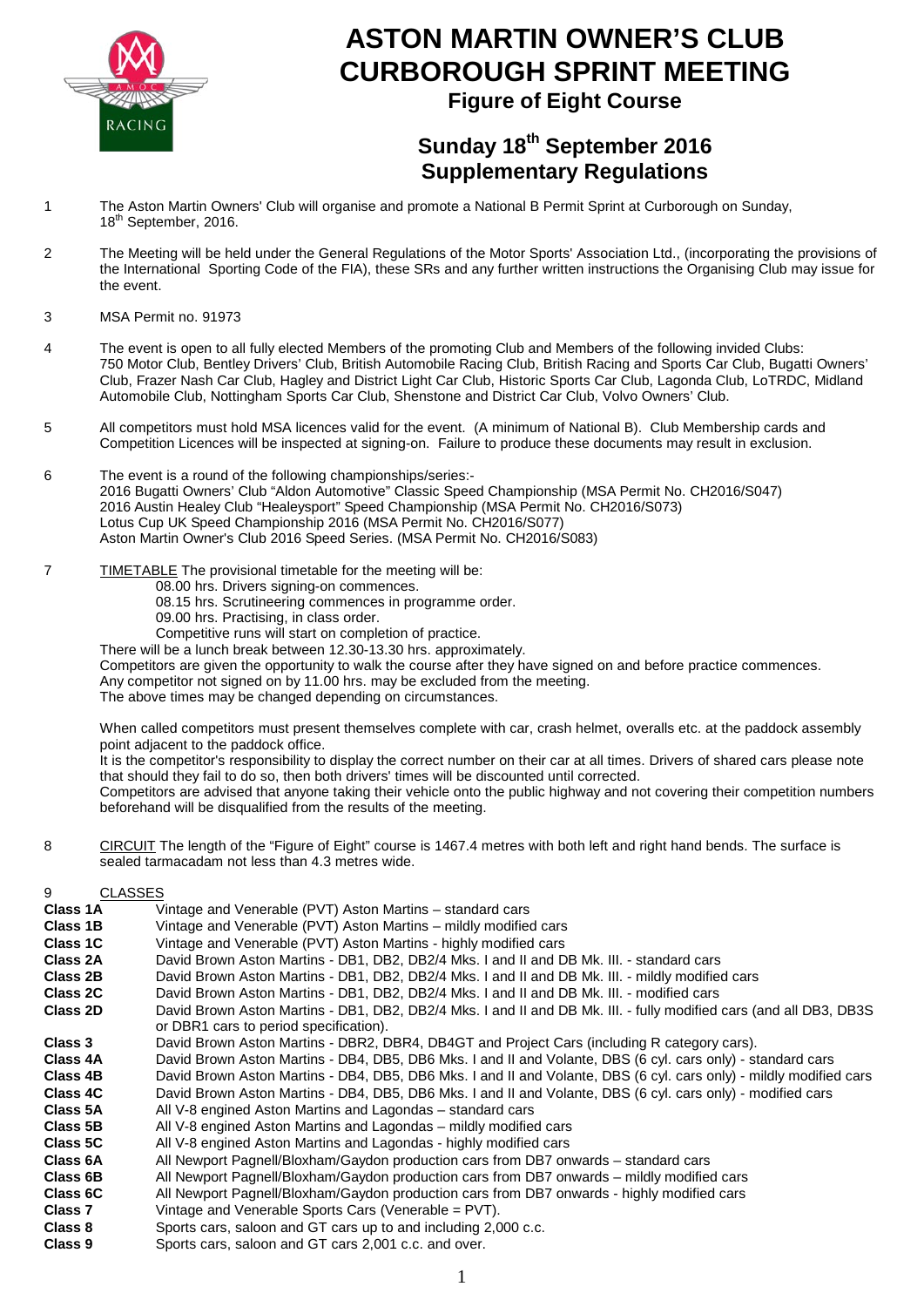| Class 10a          | Lotus Cup UK Speed Championship' Class 1 Production - Road Going.                                                                                                                                                                                                                                                                      |
|--------------------|----------------------------------------------------------------------------------------------------------------------------------------------------------------------------------------------------------------------------------------------------------------------------------------------------------------------------------------|
| Class 10b          | Lotus Cup UK Speed Championship' Class 2 Production Modified.                                                                                                                                                                                                                                                                          |
| <b>Class 11(1)</b> | Bugatti Owners' Club "Aldon Automotive" Classic Speed Championship - Road Going Production Saloon Cars.                                                                                                                                                                                                                                |
| <b>Class 11(2)</b> | Bugatti Owners' Club "Aldon Automotive" Classic Speed Championship - Road Going Production Sports Cars.                                                                                                                                                                                                                                |
| <b>Class 11(3)</b> | Bugatti Owners' Club "Aldon Automotive" Classic Speed Championship – Modified Saloon Cars.                                                                                                                                                                                                                                             |
| <b>Class 11(4)</b> | Bugatti Owners' Club "Aldon Automotive" Classic Speed Championship – Modified Sports Cars.                                                                                                                                                                                                                                             |
| <b>Class 11(5)</b> | Bugatti Owners' Club "Aldon Automotive" Classic Speed Championship – Sports Racing and Racing Cars.                                                                                                                                                                                                                                    |
| <b>Class 12(1)</b> | Healeysport Speed Championship. Austin Healey Sprites - Peter May Engineering.                                                                                                                                                                                                                                                         |
| <b>Class 12(2)</b> | Healeysport Speed Championship. AH 100, 100/6, 3000 and Healey Silverstone - Bill Rawles Classic Cars.                                                                                                                                                                                                                                 |
| <b>Class 12(3)</b> | Healeysport Speed Championship. Jensen Healey - Bill Rawles Classic Cars                                                                                                                                                                                                                                                               |
| <b>Class 12(4)</b> | Healeysport Speed Championship. Modified Healey Sprites - Peter May Engineering.                                                                                                                                                                                                                                                       |
| Class 13           | Super cars - cars eligible will be sports racing, modsports and all "super" or "special" type vehicles. The object<br>being to group together the fastest overall of the entry in one class and eligibility will be entirely at the Organiser's<br>discretion. Cars so selected will run in this class only, other than Aston Martins. |
| Class 14           | Historic road sports racing, historic road sports, classic sports cars and post-historic road sports cars built between<br>1 January 1940 and 31 December 1970. Acceptance of vehicles in this class is at the Organiser's discretion.                                                                                                 |
| Class 15           | Single-seater racing cars up to 1600 c.c.                                                                                                                                                                                                                                                                                              |
| Class 16           | Single-seater racing cars 1601 c.c. and over.                                                                                                                                                                                                                                                                                          |
| <b>ALL 45</b>      |                                                                                                                                                                                                                                                                                                                                        |

**Class 17** Invitation class – all Aston Martins not covered by classes 1-6.

Lotus 7 cars, together with Caterham, Westfield and similar derivatives will not be eligible for Classes1-9, nor will limited production "homologation" specials (e.g. Lancer EVO) all of which will run in Class 12.

Classes may be sub-divided into appropriate marque classes at the discretion of the Organisers.

Entrants may not change class after signing-on. Exceptional circumstances may be permitted by the Clerk of the Course.

Competitive runs will be taken in programme order.

#### **ALL VEHICLES MUST COMPLY WITH THE MSA TECHNICAL REGULATIONS AND IN CLASSES 1-6 MUST ALSO COMPLY WITH THE ORGANISING CLUB'S CURRENT RULES GOVERNING ASTON MARTIN CARS IN COMPETITION 2010 EDITION.**

| -10 | AWARDS Annual Awards will be presented as follows - |                  |
|-----|-----------------------------------------------------|------------------|
|     | Fastest time of day in classes 1-9, 14 and 17       | The Foden Trophy |
|     | Overall fastest time of day in an Aston Martin      | The Corgi Trophy |

**Classes 1-6** – An award to the first overall in class and first in each category, except for the class winner. Awards to second and third in each category, subject to five and eight starters.

**Class awards** in all other classes to first, second and third in each class, subject to three, eight and twelve starters. **Classes with less than three entries will have a nominal award for first only.**

#### **All class awards will be presented at the end of the Meeting. Awards not covered for the meeting will be ordered after the meeting and then sent on direct to the recipient.**

- 11 ENTRIES The maximum entry for the Meeting is 90. Five reserves will be taken. The minimum entry is 40 and for each class, three. If either of these minimum figures is not reached, the Organisers reserve the right either to cancel the meeting or amalgamate classes as necessary. In the event of amalgamation of classes, a handicap may be applied to the new class. In the event of over-subscription, entries will be selected by the Organisers on the closing date. Entries may be cancelled provided that notice is received either in writing or by email or FAX no later than 17.00 hrs. on Wednesday 14<sup>th</sup> September 2016. The entry fee will be refunded less an administration fee of £20.00. (H)31.1.2(e)
- 12 FEES The entry list opens on publication of these SRs and closes finally on **Monday 5th September 2016.** The entry fee is AMOC Members: £80.00 and £70.00 for second class entered. None Members: £90.00 and £80.00 for second class entered. All entries must be made on the official entry form and accompanied by the appropriate fee. Payment details as attached entry form. Entry will be by selection.

## 13 \*\***SECRETARY\*\***

Entries Secretary: Marc Aylott. Drayton St. Leonard, Wallingford, Oxon. OX10 7BG. email: secretary@amoc.org

## 14 SENIOR OFFICIALS

| <b>MSA Steward</b>         | tha              |
|----------------------------|------------------|
| Clerk of the Course        | Michael Cartwrig |
| Deputy Clerk of the Course | Peter Preston-H  |
| Asst. Clerk of the Course  | Neil Smith       |

ght. Chief Scrutineeer<br>Iough - Chief Scrutineeer Chief Medical Officer

Club Stewards<br>
Chief Scrutineeer
Neil Procter<br>
Neil Procter Deputy Clerk of the Course Peter Preston-Hough Timekeeper Christoph Kieselmann

- 15 RESULTS Provisional results will be announced as soon as possible after each class run. Final results will be published within seven days on the Aston Martin Owner's Club website, www.amoc.org.
- 16 PROTESTS Any protest must be submitted in accordance with section (C)5.1 and (C)5.2 of the 2016 MSA Yearbook.
- 17 PRACTICE & COMPETITION Competitors will have the opportunity of two practice and two competitive runs and of walking the course under official control prior to the start of practice (S)2.1.2(i). Those wishing to walk the course must do so by 08.45hrs**. Practice will consist of two separate runs of the figure of eight course. Competitive runs will be of two separate runs of the figure of eight course per class entered. Drivers entering a second class will not be entitled to a second set of practice runs. Drivers new to the circuit must report to the Clerk of the Course prior to their first practice run.** Any competitor taking a third run at any time without authority will be excluded from the Meeting. Should there be sufficient time extra runs may be offered, these extra runs will not form part of the official competition.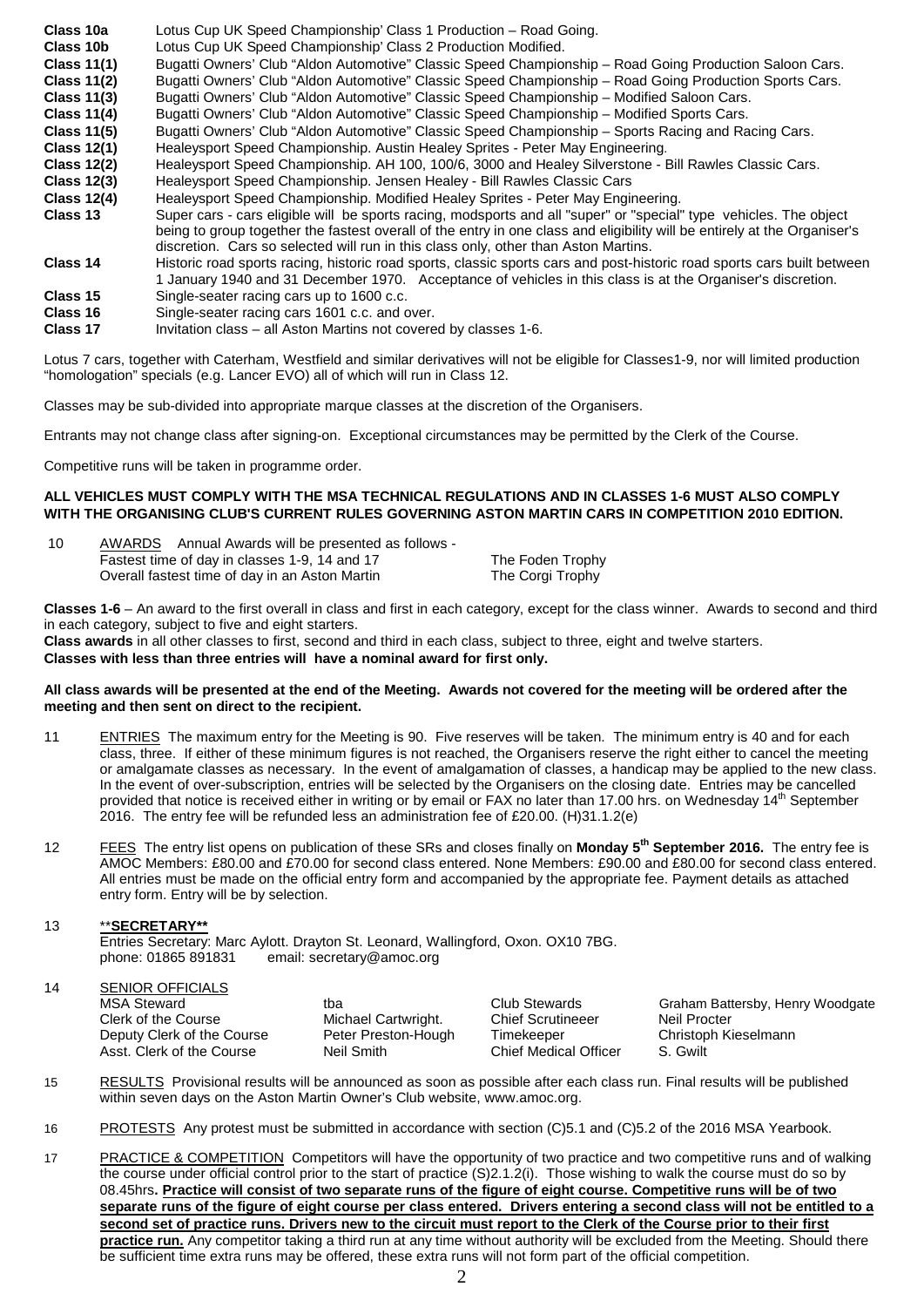- 18 START Drivers will be under Starter's Orders when instructed by an official to proceed to the start line. If a competitor takes undue time to comply with this instruction, the Clerk of the Course may specify that the driver comes forward within two minutes or the run may be forfeited (S)9.4.6. Second drivers will run within their class or as soon as possible at the Organiser's discretion. Cars will start singly from a standing start with engines running. The starting signal shall be a green light shown to the driver who will start in their own time, following this signal.
- 19 TIMING Timing will be automatic and will start when the light beam across the start line is broken by the car moving forward and will be stopped by the cutting of a similar beam at the end of the course. Competitors are reminded of the requirement for cars to be fitted with a timing strut painted matt black (S)10.9.
- 20 FINISH The finish line is indicated by chequered boards at the end of the course. **It is hoped to indicate terminal speeds along with the competition times.** After crossing the finish line competitors must slow down as appropriate and proceed to the assembly area or paddock.
- 21 EXCEPTIONS All other Regulations of the MSA will apply as written, except for the following which are modified (H)30.1.3(e) and (H)32.1.9 - any special conditions or requirements that are detailed in these SRs and in the Aston Martin Owners' Club's Rules governing Aston Martin cars in competition 2010 Edition. (J)5.4.1 applies but superchargers are excepted.

(S)9.2.3 - No car may be driven by more than two drivers in any one class. The classes are as detailed in Paragraph 9 of these Regulations.

### 22 **IMPORTANT. IF THE RED FLAG IS DISPLAYED COMPETING CARS SHOULD COME TO A STANDSTILL WHEN PRACTICABLE AND AWAIT FURTHER INSTRUCTIONS FROM THE MARSHALS (S)9.3.7(b).**

- 23 INSURANCE The MSA insurance policy for this meeting in respect of public liability and personal accident risks is as Part 3 Appendix 2 in the MSA 2016 Yearbook.
- 24 PENALTIES All four wheels simultaneously crossing the white course edge markers or rumble strips or leaving the track limits - no time recorded. Any competitor not correctly following the figure of eight course will be deemed to have gone all four wheels off the course - no time recorded.
- 25 All competitors when presenting themselves with their car at the Paddock Exit before practice or a timed run should appear in programme order and are asked to assist officials in trying to implement this.
- 26 Any competitors who do not compete during the period that the rest of their class is being run may be excluded from the results and awards.
- 27 When scrutineered, cars may only be removed from the paddock for the sole purpose of participating in practice and competition and at no other time whatsoever, including any lunch interval. Upon request, the Clerk of the Course may relax this rule for a competitor needing to repair their vehicle. **Any competitor not complying with this requirement will immediately be suspended from the Meeting.** Please note this is to allow for the proper running of the Meeting, for the greater benefit of all and not the convenience of the inconsiderate few.
- 28 **TYRE WARMING**: Tyre warming may only take place in the marked tyre warming area at the start. **TYRE WARMING AND PRACTICE STARTS ARE NOT PERMITTED ON THE RETURN ROAD**, this is a public footpath and such actions will be deemed in breach of regulation C1.1.5.
- 29 Competitors running on non-pump fuel (eg methanol) must display the mandatory orange warning disc (J)5.13.6.
- 30 **Fuel is not available at the circuit. Any driver refuelling from a can in the paddock may only do so with a Fire Marshal standing by.**
- 31 **CAMERAS**: On-board cameras are subject to J5.21
- 32 **FINAL INSTRUCTIONS**: Final Instructions will be published after the closing date for entries on the website www.amoc.org

*NOTES Competitors will require - A Competition Licence valid for the event - Nat. B or above - obtainable from the MSA at Motor Sports House, Riverside Park, Colnbrook, Slough SL3 OHG.*

*(S)9.2.1 Throughout practice and competition upon exiting from and until returning to the paddock all drivers must wear clothing, helmet and goggles complying with K9 to 11 together with flame-resistant gloves K14.3e. The use of flame resistant socks, balaclavas and underwear is strongly recommended. An FIA approved FHR device, fitted in accordance with FIA regulations is mandatory for all drivers with the exception of Period Defined Vehicles, Road –going Series Production Cars and Road-going Specialist Production Cars. All these items must be produced for inspection and approval at scrutineering.*

*Please note that an external circuit breaker to (K)8 is mandatory except for open Historic Cars and Production Cars licensed for the road (S)10.6.3.*

*There is a need for all non-road legal cars to have MSA Log Books. These must be obtained before arrival on the day as the Scrutineers will not be able to provide them then. Numbers will not be available on the day of the event*

*Fuel supplies are not available at the venue.*

*No animals permitted.*

**These regulations should be read in conjunction with the official entry form.**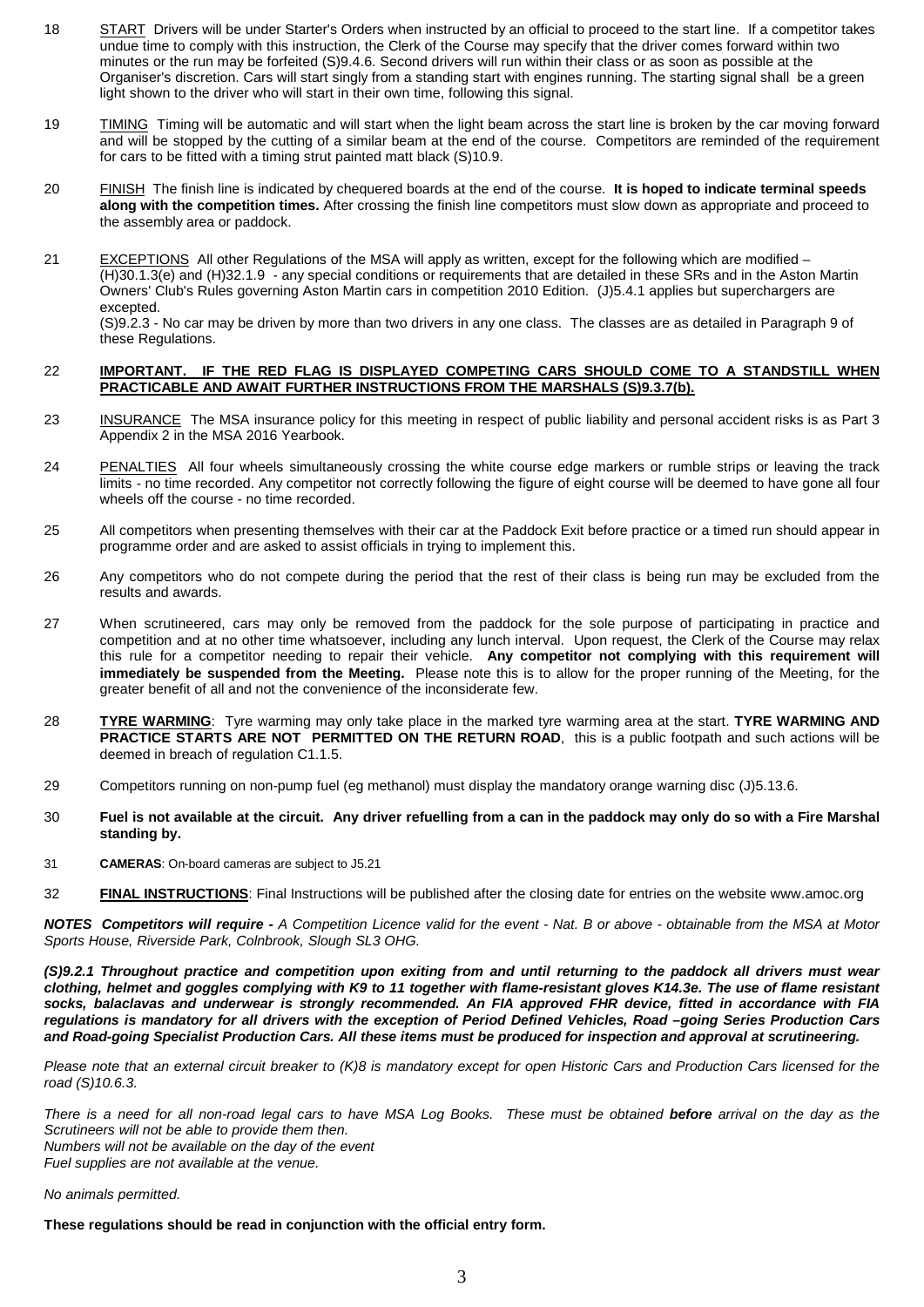

## AMOC Racing Curborough Figure of Eight Sprint Meeting Sunday 18th September 2016 ENTRY FORM Entries Open: On Publication of SR's

Entries Close: Monday 5th September 2016



The Meeting will be held under the General Regulations of The Motor Sports Association, (incorporating the provisions of the International Sporting Code of the FIA), the Supplementary Regulations and any written instructions that the organising Club may issue for the event. Permit No. 91973

| <b>Driver Details</b> | A separate form must be completed for each car and each driver |
|-----------------------|----------------------------------------------------------------|
|                       |                                                                |

| Name:                                                   |        | <b>Competition Licence No:</b>        |                                                   |  |  |  |
|---------------------------------------------------------|--------|---------------------------------------|---------------------------------------------------|--|--|--|
| <b>Address:</b>                                         |        | <b>Licence Grade:</b>                 |                                                   |  |  |  |
|                                                         |        | <b>ASN Issuing Licence:</b>           |                                                   |  |  |  |
|                                                         |        | <b>Under 18?:</b> YES/NO – see page 2 |                                                   |  |  |  |
|                                                         |        |                                       | Has driver competed at Curborough before?: YES/NO |  |  |  |
| <b>Postcode:</b>                                        | Email: |                                       |                                                   |  |  |  |
| <b>Mobile:</b><br><b>Daytime No:</b><br><b>Home No:</b> |        |                                       |                                                   |  |  |  |

## **Entrant Details** only to be completed if not the driver

| <b>Entrant Licence No:</b><br>Name: |                                                                                                                                                                                                                                   |                                |                 |  |  |  |
|-------------------------------------|-----------------------------------------------------------------------------------------------------------------------------------------------------------------------------------------------------------------------------------|--------------------------------|-----------------|--|--|--|
| <b>Address:</b>                     |                                                                                                                                                                                                                                   | <b>Competition Licence No:</b> |                 |  |  |  |
|                                     |                                                                                                                                                                                                                                   | <b>Licence Grade:</b>          |                 |  |  |  |
|                                     |                                                                                                                                                                                                                                   | <b>ASN Issuing Licence:</b>    |                 |  |  |  |
|                                     |                                                                                                                                                                                                                                   |                                |                 |  |  |  |
| <b>Postcode:</b>                    | <b>Email:</b>                                                                                                                                                                                                                     |                                |                 |  |  |  |
| <b>Mobile:</b>                      | <b>Daytime No:</b>                                                                                                                                                                                                                |                                | <b>Home No:</b> |  |  |  |
|                                     | $\mathbf{M}$ and a construction of the construction of the construction of the construction of the construction of the construction of the construction of the construction of the construction of the construction of the constr |                                |                 |  |  |  |

No tickets are required for this meeting. Final instructions will be published after the closing date on the website www.amoc.org

**Person(s) to be informed in case of a serious accident:** (This entry form is not valid unless this section is completed)

| <b>Name</b> | tionship | 'elephone<br>$\sim$ $\sim$ $\sim$ |  |  |  |  |
|-------------|----------|-----------------------------------|--|--|--|--|
|             |          |                                   |  |  |  |  |

| Class(es) Entered including sub class. (eg. class 2B) |          |             |                  |                        |  |  |  |  |
|-------------------------------------------------------|----------|-------------|------------------|------------------------|--|--|--|--|
|                                                       |          |             |                  |                        |  |  |  |  |
| 2.                                                    |          |             |                  |                        |  |  |  |  |
| Car<br>Make:                                          |          | Model       |                  |                        |  |  |  |  |
| Colour:                                               | Reg. No. | $_{\rm CC}$ | <b>Fuel Type</b> | Turbocharged<br>YES/NO |  |  |  |  |

The General Declaration and Payment Details sections MUST be completed by all *Competitors* PRIOR to submission.

## **GENERAL DECLARATION TO BE COMPLETED BY ALL DRIVERS (AND ENTRANTS) This entry form is not valid unless fully signed below by all relevant parties.**

Every entrant. driver and passenger before taking part in any competition must sign an undertaking as follows: 'I declare that I have been given the opportunity to read the General Regulations of the Motor Sports Association and, if any, the Supplementary Regulations for this event and agree to be bound by them. I declare that I am physically and mentally fit to take part in the event and I am competent to do so. I acknowledge that I understand the nature and type of the competition and the potential risk inherent with motor sport and agree to accept that risk. 'I understand that motorsport can be dangerous and accidents causing death, injury, disability and property damage can and do happen. I understand that these risks may give rise to my suffering personal injury or other loss and I acknowledge and accept these risks. In consideration of the acceptance of this entry I agree that neither any one of or any combination of the MSA and its associated clubs, the organisers, the track owners or other occupiers, the promoters and their respective officers, servants, representatives and agents (the "Parties") shall have any liability for loss or damage which may be sustained or incurred by me as a result of participation in the Event including but not limited to damage to property, economic loss, consequential loss or financial loss howsoever caused. Nothing in this clause is intended to or shall be deemed to exclude or limit liability for death or personal injury. To the fullest extent permitted by law I agree to indemnify and hold harmless each of the Parties in respect of any loss or damage whatsoever and howsoever arising from my participation in this event. 'I declare that to the best of my belief the driver(s) possess(es) the standard of competence necessary for an event of the type to which this entry relates and that the vehicle entered is suitable and roadworthy for the event having regard to the course and the speeds which will be reached'.